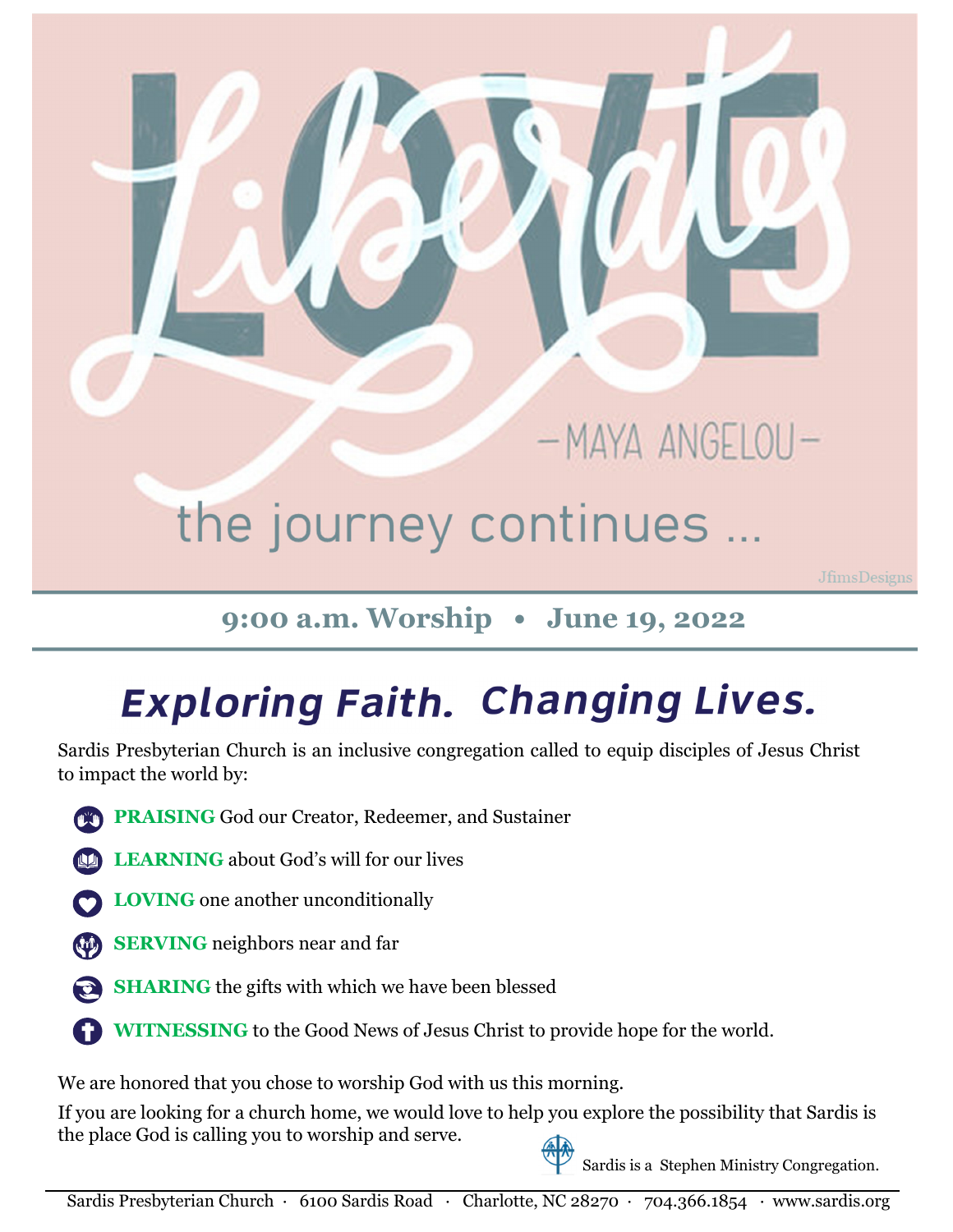# **WORSHIPING GOD TOGETHER**

*† Those who are able, please stand.* 

*Masks are required while in the toddler worship space. If you need one, an usher can provide it to you.* 

WELCOME Rev. Allysen Schaaf

| $\pm$ | <b>OPENING SONG</b>                                                                                                                                                                                                                                                                                                                                                        | His Mercy is More |                                                                                                                                                                                                                                                                                                                                                                                                                         | Shane & Shane |
|-------|----------------------------------------------------------------------------------------------------------------------------------------------------------------------------------------------------------------------------------------------------------------------------------------------------------------------------------------------------------------------------|-------------------|-------------------------------------------------------------------------------------------------------------------------------------------------------------------------------------------------------------------------------------------------------------------------------------------------------------------------------------------------------------------------------------------------------------------------|---------------|
|       | <i>Chorus : Praise the Lord, His mercy is more</i><br><b>Stronger than darkness, new every</b><br>morn<br>Our sins, they are many, His mercy<br>is more<br>What love could remember, no wrongs we<br>have done<br>Omniscient, all-knowing, He counts not<br>their sum<br>Thrown into a sea without bottom or shore<br>Our sins, they are many, His mercy is more<br>Chorus |                   | What patience would wait as we constantly<br>roam<br>What Father, so tender is calling us home<br>God welcomes the weakest, the vilest, the<br>poor<br>Our sins, they are many, His mercy is more<br>What riches of kindness He lavished on us<br>His blood was the payment, His life was the<br>cost<br>We stood 'neath a debt we could never<br>afford<br>Our sins, they are many, His mercy is more<br>Chorus $(x2)$ |               |

### *†* SONG Joy *Housefires*

**There's beauty in my brokenness I've got true love instead of pain There's freedom though You've captured me** 

**I've got joy instead of mourning**  *(repeat)* 

*Chorus :* **You give me joy down deep in my soul Down deep in my soul, down deep in my soul** 

*(Repeat Verse & Chorus)* 

*Bridge :* **Never been so free, caught in Your love for me Never been more secure knowing Your heart Lord** 

### ANNOUNCEMENTS

*†* SONG No Outsiders *Rend Collective* **You're our refuge You have no borders When I was a stranger, knocking at Your door You took me in With no questions, and no conditions When I was a sinner, running from Your grace You called me friend You called me friend** *Chorus:* **There are no outsiders, to Your love We are all welcome, there's grace enough When I have wandered, Lord Your cross is the open door There are no outsiders I'm not an outsider To Your love You're the harbor In every tempest** 

**When my soul was shipwrecked** 

*Chorus (4x) Bridge 2:* **You haven't seen me till you've seen me filled with joy You haven't seen me till you've seen me filled with joy You haven't seen me till you've seen me filled with joy Joy forevermore**   *(repeat)* 

**You haven't known me till you've known me filled with joy You haven't known me till you've known me filled with joy You haven't known me till you've known me filled with joy**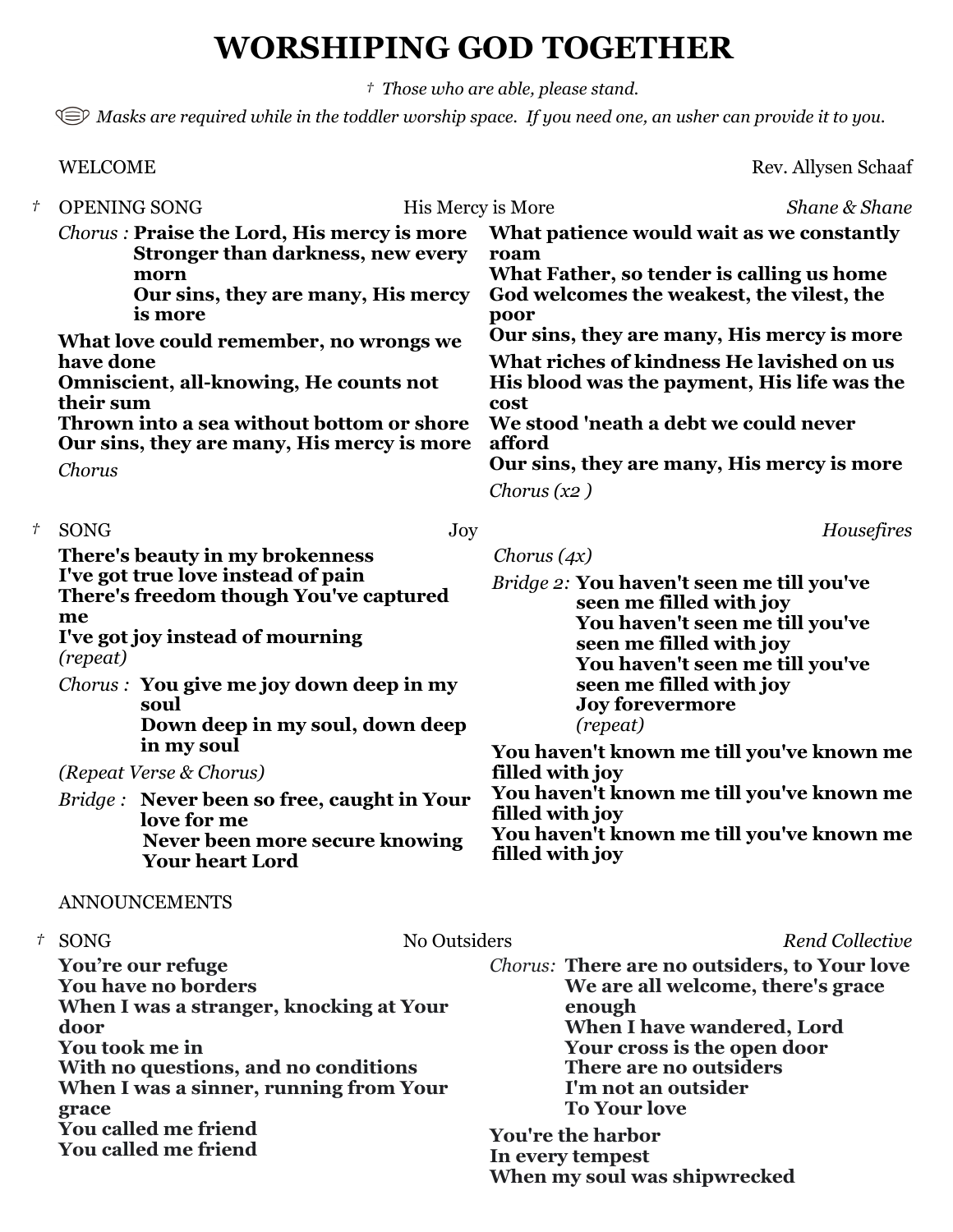**Tossed upon the waves You calm the storm You are the Father There are no orphans Every tribe and nation Gathered in Your arms Sings with one voice Sing with one voice**

*Chorus*

*Bridge:* **I was tired, I was poor I was thrown upon Your shores I was homeless and afraid 'Til I heard You call my name And now I'm ransomed, I'm restored Resurrected, I am Yours I am loved, yes I belong Oh, my soul has found its home**

*Chorus* 

## EQUIPPING YOUNG DISCIPLES Sarah Dianne Jones

PRAYER FOR ILLUMINATION

 SCRIPTURE LESSONS Galatians 3:23-29; Luke 8:26-39 Leader: This is the Word of the Lord. **People: Thanks be to God.** 

SERMON Love Liberates, the journey continues ... Rev. Allysen Schaaf

PRAYERS OF THE PEOPLE **Rev. Katherine B. Harrington** 

THE LORD'S PRAYER

**Our Father, who art in heaven, hallowed be thy name. Thy kingdom come, thy will be done, on earth as it is in heaven. Give us this day our daily bread; and forgive us our debts, as we forgive our debtors; and lead us not into temptation, but deliver us from evil. For thine is the kingdom and the power and the glory, forever. Amen.** 

| $^{\prime}$ | <b>CLOSING SONG</b>                                                                                                                                                                                                                                                                  |                                                                                                                               | All the People Said Amen                                                                                                                                                                                                                                                                                                                                                                              | Matt Maher |
|-------------|--------------------------------------------------------------------------------------------------------------------------------------------------------------------------------------------------------------------------------------------------------------------------------------|-------------------------------------------------------------------------------------------------------------------------------|-------------------------------------------------------------------------------------------------------------------------------------------------------------------------------------------------------------------------------------------------------------------------------------------------------------------------------------------------------------------------------------------------------|------------|
|             | You are not alone if you are lonely<br>When you're feeling frail, you're not<br>the only<br>We are all the same in need of mercy<br>To be forgiven and be free<br>It's all you got to lean on<br>But thank God, it's all you need<br>Chorus:<br>whoa, oh-oh<br>God's love never ends | And all the people said Amen,<br>And all the people said Amen<br>Give thanks to the Lord, for<br>And all the people said Amen | We're all broken, but we're all in this<br>together<br><b>God knows we stumble and fall</b><br>And God so loved the world God sent the<br>son to save us all<br>Chorus<br><i>Bridge:</i> Blessed are the poor spirits who<br>are torn apart<br>Blessed are the prosecuted and the<br>pure in heart<br><b>Blessed are the people lonely for</b><br>another start<br>For this is a kingdom, the kingdom |            |
|             | If you're rich or poor, well, it don't matter<br>Weak or strong, we know love is what<br>we're after                                                                                                                                                                                 |                                                                                                                               | of God<br>Chorus $(x2)$                                                                                                                                                                                                                                                                                                                                                                               |            |

*†* BENEDICTION AND PASSING OF THE PEACE Leader: The peace of Jesus Christ be with you. **People: And also with you.** 

*Please share the peace of Christ with your neighbor.* 

*Grateful for all God has given to us and done for us, we offer our gifts, and ourselves, to God. Please prayerfully consider placing your offering in the plate by the exits as you leave.* 

*Our thanks to Greg Lilley for leading us in music today.*